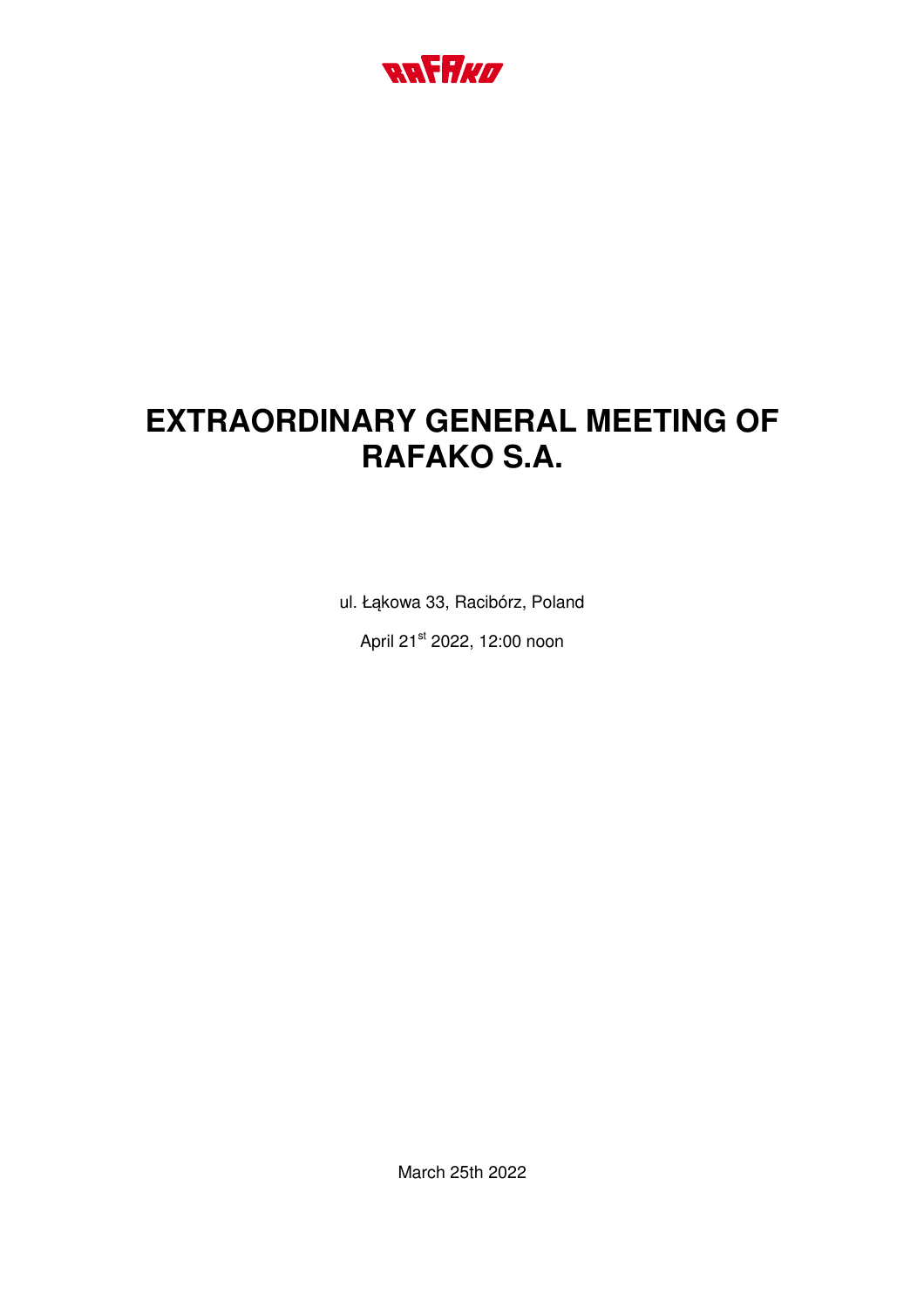# **Table of contents**

- I. Notice of RAFAKO S.A. Extraordinary General Meeting
- II. Rules of Procedure for the General Meeting of RAFAKO S.A.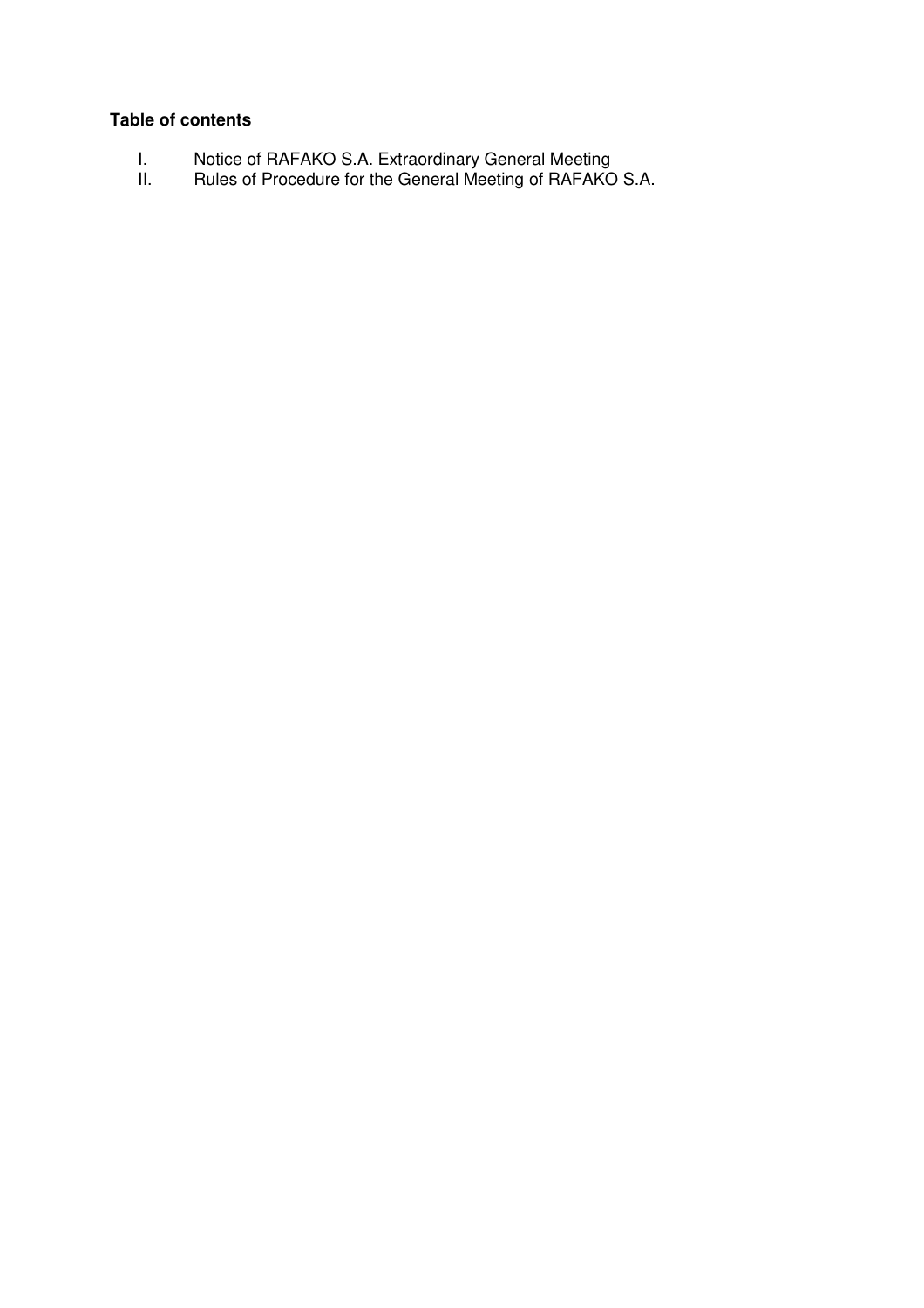# **The Management Board of RAFAKO S.A. of Racibórz (the "Company"),**

acting pursuant to Art. 393.5, Art. 398, Art. 399.1, Art. 402<sup>1</sup>.1, Art. 402<sup>1</sup>.2, and Art. 402<sup>2</sup> of the Polish Commercial Companies Code (the "**Commercial Companies Code**") and Art. 23.3 the Company's Articles of Association, gives notice of an **EXTRAORDINARY GENERAL MEETING**

## **OF RAFAKO S.A. OF RACIBÓRZ**

to be held at the Company's registered office at ul. Łąkowa 33 in Racibórz, Poland, at 12:00 noon on April 21st 2022

## **AGENDA:**

- 1. Opening of the Extraordinary General Meeting.
- 2. Appointment of the Chair of the Extraordinary General Meeting.
- 3. Confirmation that the Extraordinary General Meeting has been properly convened and has the capacity to pass resolutions.
- 4. Appointment of the Ballot Counting Committee.
- 5. Voting on a resolution to: (i) reduce the Company's share capital to offset losses incurred by the Company, (ii) release all the Company's existing statutory reserve funds and capital reserves to cover losses incurred by the Company, and (iii) amend the Company's Articles of Association.
- 6. Miscellaneous and motions from the floor.
- 7. Closing of the Extraordinary General Meeting.

The Management Board hereby publishes the existing wording of and proposed amendments to Art. 7 and Art. 8 of the Company's Articles of Association:

#### Existing wording:

## "Art. 7

The Company's share capital is PLN 321,760,890.00 (three hundred and twenty-one million, seven hundred and sixty thousand, eight hundred and ninety złoty)."

#### "Art. 8

The Company's share capital is divided into 160,880,445 (one hundred and sixty million, eight hundred and eighty thousand, four hundred and forty five) shares with a par value of PLN 2.00 (two złoty) per share."

#### Proposed wording:

# "Art. 7

The share capital is PLN 1,608,804.45 (one million, six hundred and eight thousand, eight hundred and four złoty, forty-five grosz)."

#### "Art. 8

"The Company's share capital is divided into 160,880,445 (one hundred and sixty million, eight hundred and eighty thousand, four hundred and forty five) shares with a par value of PLN 0.01 (one grosz) per share."

Acting pursuant to Art.  $402<sup>2</sup>$  of the Commercial Companies Code, the Company presents information on the shareholders' participation in the Extraordinary General Meeting (the "**General Meeting**"):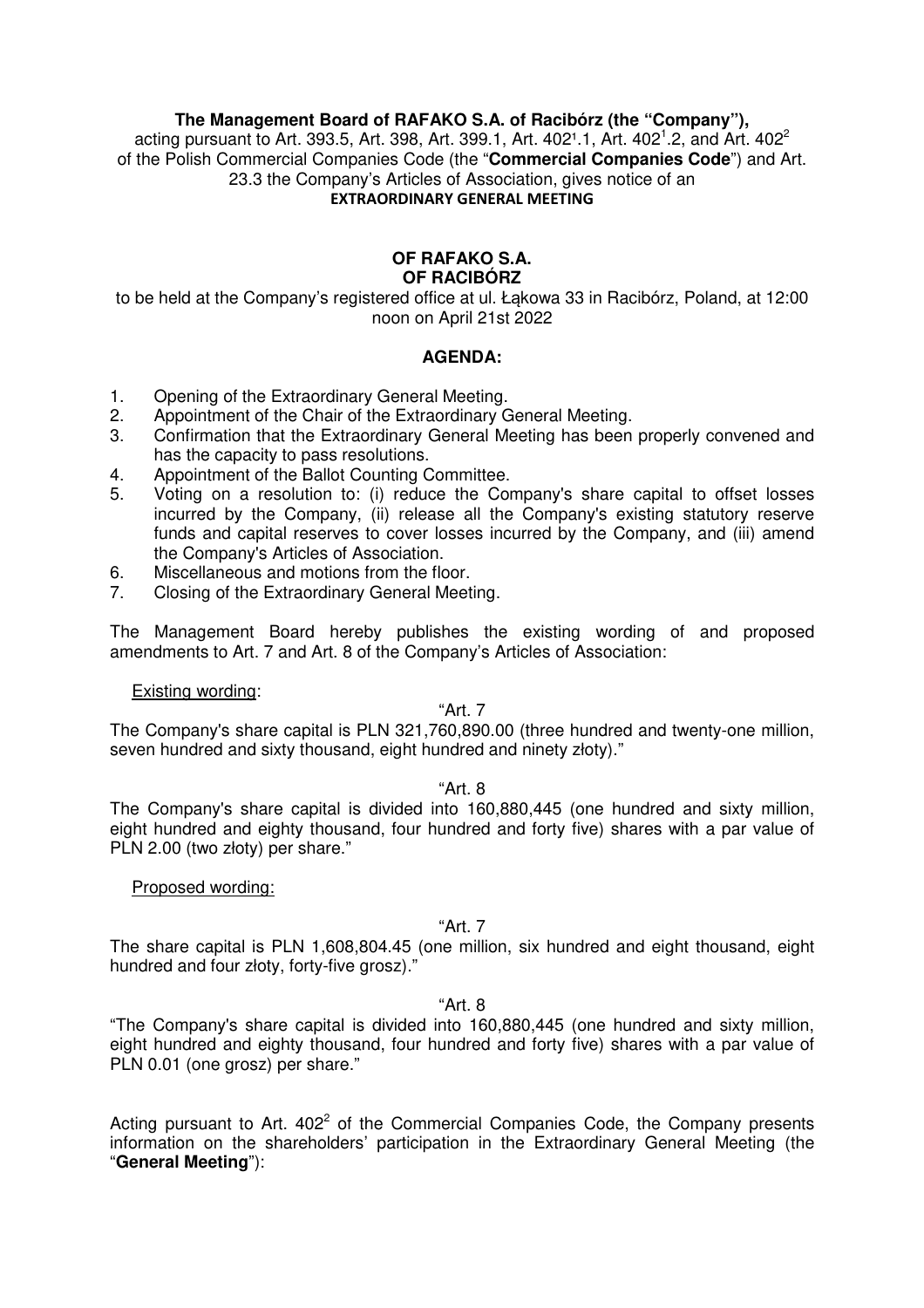- 1. A shareholder or shareholders representing at least one-twentieth of the share capital may request that particular matters be included in the agenda of the Company's General Meeting. Such requests should be submitted to the Company's Management Board not later than 21 days prior to the scheduled date of the General Meeting and should contain grounds for or a draft resolution on the proposed agenda item, And may be submitted in writing to the Company's registered office at ul. Łąkowa 33, NBA building (Room 4), 47- 400 Racibórz, Poland, or in an electronic form to the following email address: wza@rafako.com.pl
- 2. Shareholders should prove that as at the date of the request they hold the required number of shares by attaching a deposit certificate or personal certificate confirming the holder's right to participate in the General Meeting to the request. If the shareholder is a legal person, the request should also contain a valid excerpt from the relevant register confirming their representative's authority to act on the shareholder's behalf. If the request is submitted by shareholders using means of electronic communication, all documents should be sent in PDF format.
- 3. Prior to the date of the General Meeting, shareholders representing at least onetwentieth of the share capital may propose draft resolutions on matters included, or to be included, in the agenda of the General Meeting, either in writing to the Company's registered office, or using means of electronic communication, as provided for and to the address given in item 1 above.
- 4. As in item 1 above, shareholders should prove that as at the date of the request they hold the required number of shares by attaching a deposit certificate or personal certificate confirming the holder's right to participate in the General Meeting to the request. If the shareholder is a legal person, the request should also contain a valid excerpt from the relevant register confirming their representative's authority to act on the shareholder's behalf. If the request is submitted by shareholders using means of electronic communication, all documents should be sent in PDF format.
- 5. During the General Meeting, each shareholder entitled to attend the Meeting may propose draft resolutions on the matters included in the agenda. Each draft resolution should be accompanied by grounds for the resolution. A shareholder participating in the General Meeting has the right to ask questions concerning matters placed on the agenda of the General Meeting.
- 6. A shareholder may participate in the General Meeting and exercise their voting rights in person or through a proxy. Powers of proxy to attend and vote at the Company's General Meeting should be granted in writing or in electronic form. Granting of powers of proxy in an electronic form does not require a safe electronic signature verifiable with the use of a valid qualified certificate.
- 7. Shareholders are required to notify the Company of the granting of powers of proxy in an electronic form, by giving notice to the email address provided in item 1 above, not later than 4 (four) days prior to the date of the General Meeting. Powers of proxy granted in an electronic form should include information enabling the shareholder to be identified. Notice of the granting of powers of proxy in electronic form by a shareholder who is a natural person should be accompanied by a scan of the shareholders' personal identity document. Notice of the granting of powers of proxy in electronic form by a shareholder who is not a natural person should be accompanied by scans of valid excerpts from relevant registers, listing the persons authorised to represent such shareholder. The Company also takes other appropriate steps to identify the shareholder and the shareholder's proxy, in order to verify the validity of the powers of proxy granted in electronic form, with the proviso that such steps should be commensurate with their goals.
- 8. A shareholder or a shareholder's proxy will be admitted to the General Meeting upon presentation of a personal identity document, and a proxy who has been granted powers of proxy in writing − upon additional presentation of the written document of valid powers of proxy. Each proxy of a legal entity, irrespective of the form of their powers of proxy,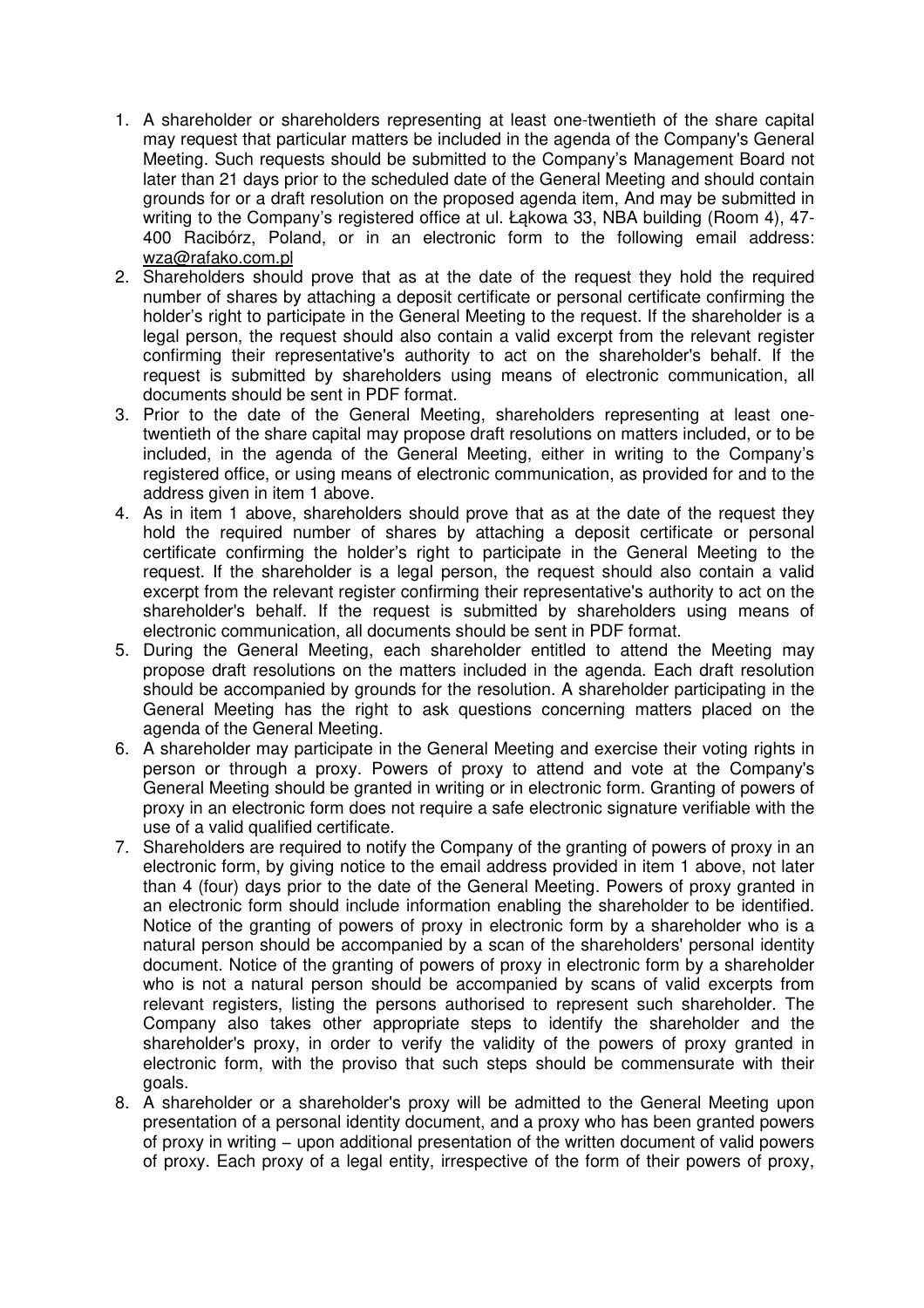should also present valid excerpts from relevant registers listing the persons authorised to represent such entity.

- 9. Acting pursuant to Art. 30a.2 of the Company's Articles of Association, the Company's Management Board hereby informs the shareholders that they are not allowed to attend and vote at the General Meeting using electronic means of communication. The Management Board further states that the Rules of Procedure for the Company's General Meeting do not provide for the exercise of voting rights by postal ballot.
- 10. The record date for the General Meeting is April 5th 2022.
- 11. Only those persons who are shareholders at the record date, that is 16 days before the date of the General Meeting, will be entitled to attend the Meeting.
- 12. It is recommended that shareholders attending the General Meeting have a personal certificate confirming their right to participate in the Meeting. A request for issuing such certificate may be submitted to the entity maintaining the shareholder's securities account in which Company shares are registered by April 5th 2022.
- 13. The list of shareholders entitled to participate in the General Meeting is determined by the Company on the basis of a record prepared by the Central Securities Depository of Poland (CSDP). The CSDP compiles such data based on certificates confirming the right to attend the General Meeting issued to the shareholders' names by the entities keeping their securities accounts. The list of shareholders entitled to attend the General Meeting will be displayed at the Company's registered office three business days before the date of the General Meeting. A shareholder may request that the list of shareholders be delivered to them free of charge by electronic mail, by providing an email address to which the list should be sent.
- 14. Persons entitled to attend the General Meeting may collect a copy of the documentation to be presented at the General Meeting, as well as draft resolutions, at the Company's registered office, or may download them from the Investor Relations section (General Meeting/Next GM) on the Company's website at www.rafako.com.pl.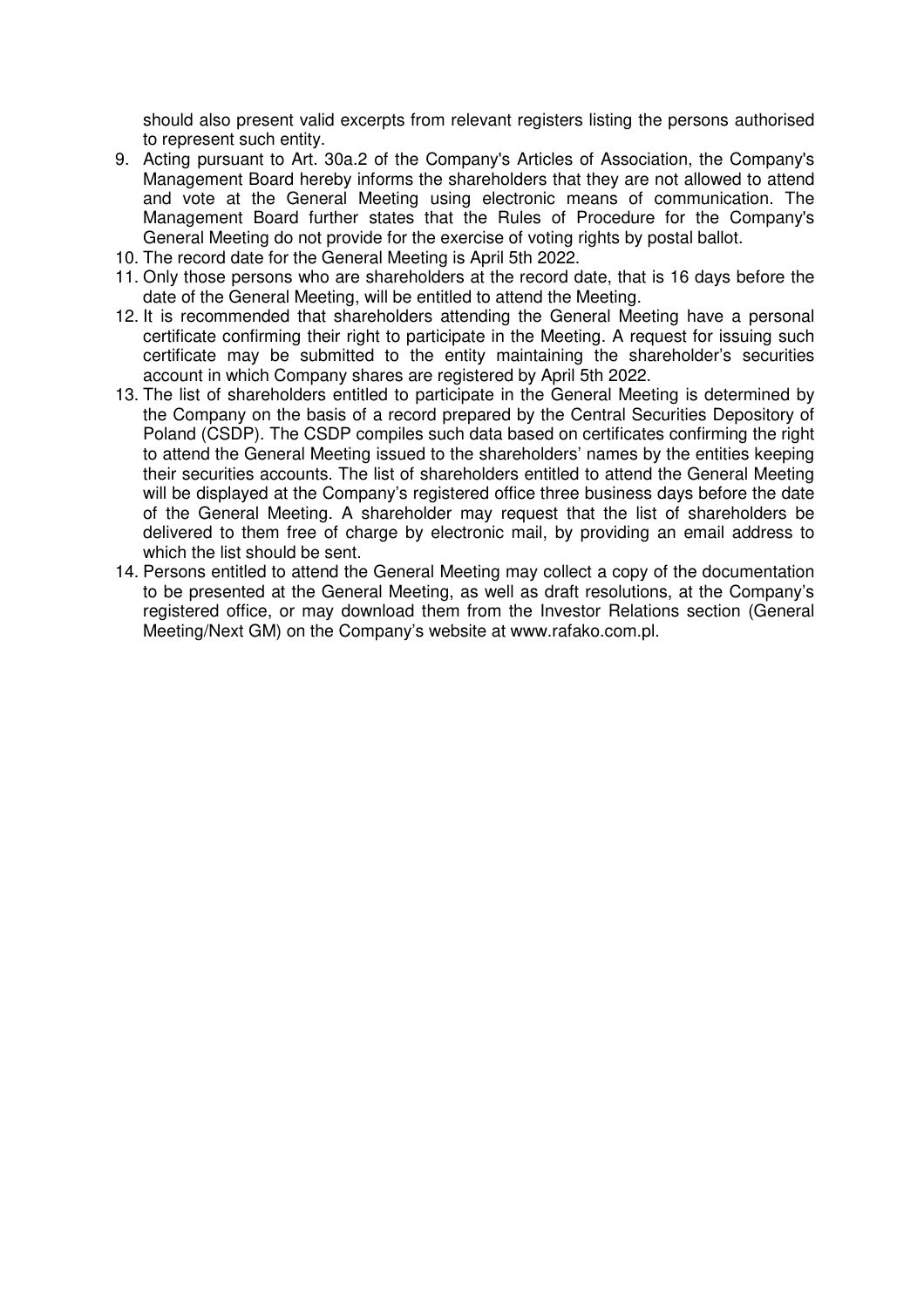# **RULES OF PROCEDURE FOR THE GENERAL MEETING of RAFAKO Spółka Akcyjna as adopted by Resolution No. 1 of the Annual General Meeting on May 12th 2003**

# **and amended by Resolution No. 11 of the Extraordinary General Meeting on November 17th 2009**

- 1. These Rules define the procedure for holding General Meetings of RAFAKO S.A.
- 2. A General Meeting shall be opened by the Chair of the Supervisory Board or a person designated by the Chair.
- 3. The person opening the General Meeting shall immediately conduct the election of its Chair from among those entitled to vote.
- 4. The Chair of the General Meeting shall determine whether the General Meeting has been duly convened and has the capacity to pass resolutions based on the evidence of convening the General Meeting and the attendance list containing the signatures of General Meeting participants. The attendance list shall include information on the number of shares represented by each participant and the number of votes to which they are entitled. The attendance list shall be drawn up immediately after the Chair is elected, signed by the Chair and displayed during the General Meeting.
- 5. The Chair of the General Meeting shall propose the composition of a Ballot Counting Committee, Election Committee or Ballot Counting and Election Committee, which will ensure that the General Meeting proceeds smoothly, and shall order the elections.
- 6. The Ballot Counting Committee shall count votes cast in favour and against a resolution as well as abstaining votes. The Committee's written statement on the number of votes shall be provided to the Chair of the General Meeting, who shall announce the voting result by stating the number of votes cast in favour and against a resolution as well as the number of abstaining votes.
- 7. The Election Committee shall count votes cast to appoint and remove members of the Company's governing bodies or liquidators, to bring them to account, and when the vote concerns personnel matters. The Committee's written statement on the number of votes shall be provided to the Chair of the General Meeting, who shall announce the voting result by stating the number of votes cast in favour and against a resolution as well as the number of abstaining votes.
- 8. The General Meeting may pass resolutions regardless of the number of shareholders present or shares represented at the meeting.
- 9. The General Meeting may adjourn itself by a majority of two-thirds of votes. Such adjournments may not exceed 30 days in aggregate.
- 10. Each share shall entitle its holder to one vote at the General Meeting.
- 11. Resolutions of the General Meeting shall be passed by an absolute majority of votes cast, unless statutory provisions or the Articles of Association of RAFAKO S.A. provide otherwise. An absolute majority of votes shall mean more than half of the votes cast.
- 12. Voting shall normally be by an open ballot. A secret ballot shall be ordered in the case of elections. A secret ballot shall also be ordered in the case of voting on removal from office of members of the Company's governing bodies or its liquidators, on bringing them to account, and on personnel matters. Furthermore, a secret ballot shall be announced if requested by at least one General Meeting participant entitled to vote.
- 13. The appointment of Supervisory Board members by block voting shall take place in accordance with the following procedure:
- a) Determination of the number of Supervisory Board members,
- b) Determination of the minimum number of votes required to form a separate voting block (the quotient of the number of votes present and the number of vacancies on the Supervisory Board),
- c) Reporting of blocks entitled to elect Supervisory Board members by block voting (submission of a Voting Block Formation Report to the Chair),
- d) Holding of elections within each block in the presence of a Notary Public: - signing of a block attendance list,